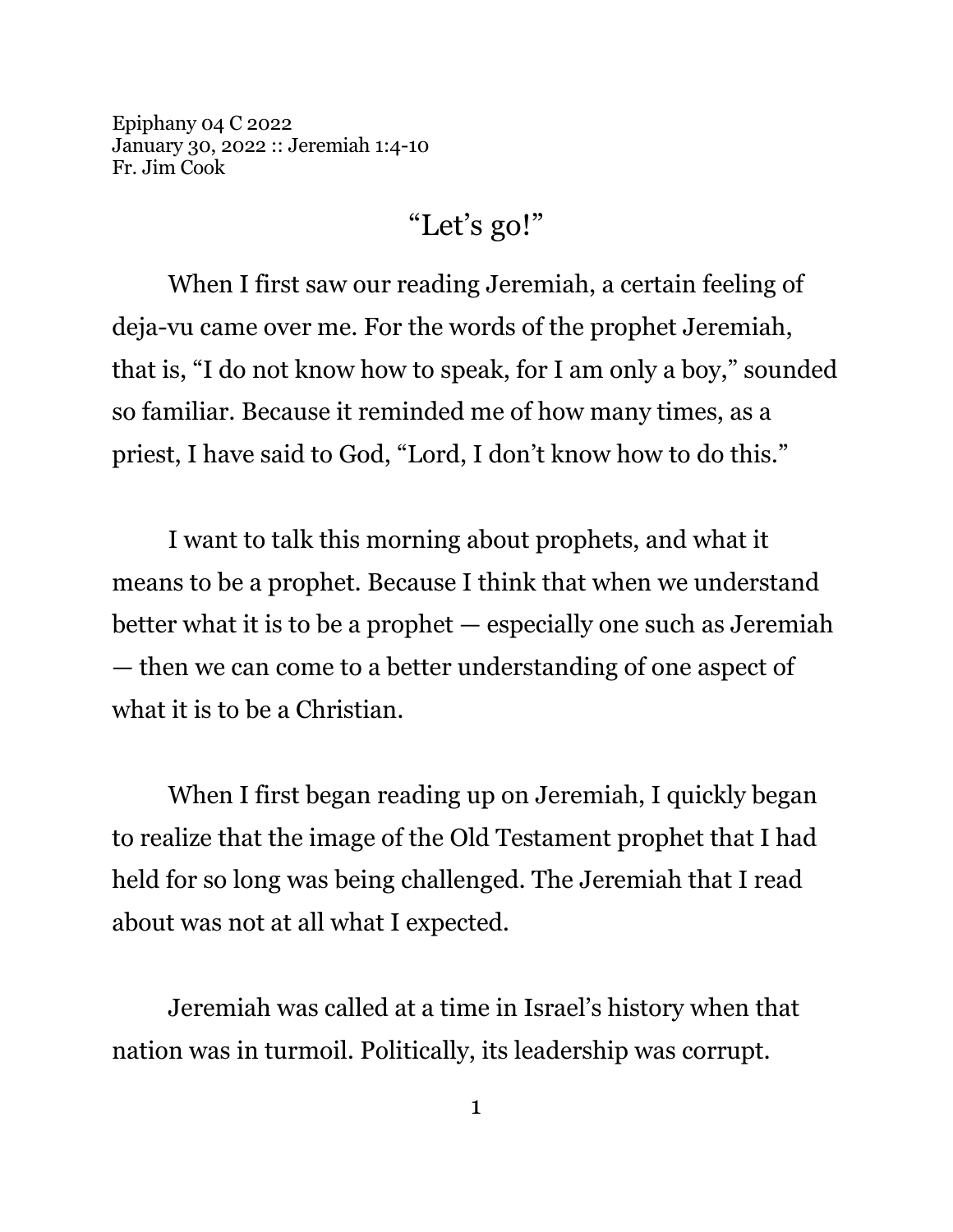Socially, all type of injustice and inhumane behavior became all too common. And, religiously, they began worshiping foreign gods.

Called to be a prophet at that time, Jeremiah certainly took pains to point out what was amiss with Israel — to point out where she had fallen short, and to warn her what would be the result of her actions. This I expected. But what I didn't expect was that, throughout all of his warnings, Jeremiah also pleaded for Israel to turn back; he pleaded for her to change her ways; he pleaded for her to repent.

And when you read his writings, it's clear that he had strong feelings of despair and frustration for what he saw taking place. It's clear also that Jeremiah felt, in many ways, inadequate for the task set before him.

What I also didn't expect was that, when Israel had finally hit rock bottom — when she had been completely defeated, and her citizens carried off into exile — Jeremiah didn't stand there and wag his finger and say, "I told you so." Even though Israel had rejected his pleas and warnings, Jeremiah did not reject Israel.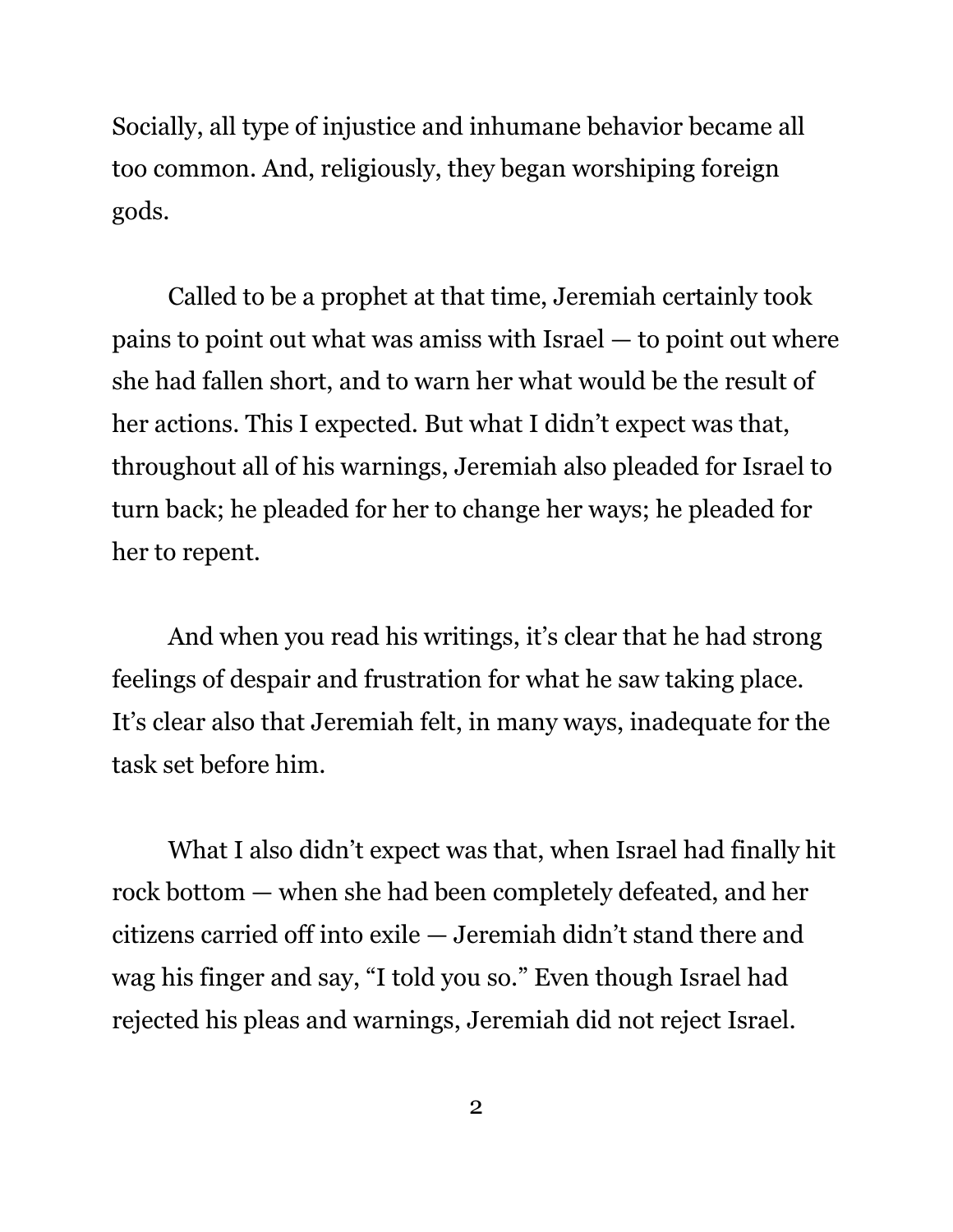And so, and when things were at their worst, Jeremiah began his work of helping Israel to rebuild herself, and restore her sense of identity as a people of God. There are, perhaps, no passages quite so tender or loving than the restoration prophesies of Jeremiah. There, Jeremiah spoke words of compassion, and hope, and promise. Jeremiah spoke words that proclaimed that although Israel had deserted God, God had not deserted Israel. And that's what Jeremiah the prophet did.

Here's the thing: By virtue of our baptism, we have also been commissioned to behave like the prophets of God to this generation. However, and like Jeremiah, it's very likely that most of us may feel inadequate for the task that is put before us.

Like Jeremiah we may be reluctant to say "yes" to God, and look for reasons to excuse ourselves from this task. I'm too young. I'm too old. I don't know enough about the Bible. What have you. But God says to us, just as he said to Jeremiah, "Don't be afraid of them" — the New Jerusalem Bible translates it this way, "Don't be afraid of confronting them" — "for I am with you to deliver you."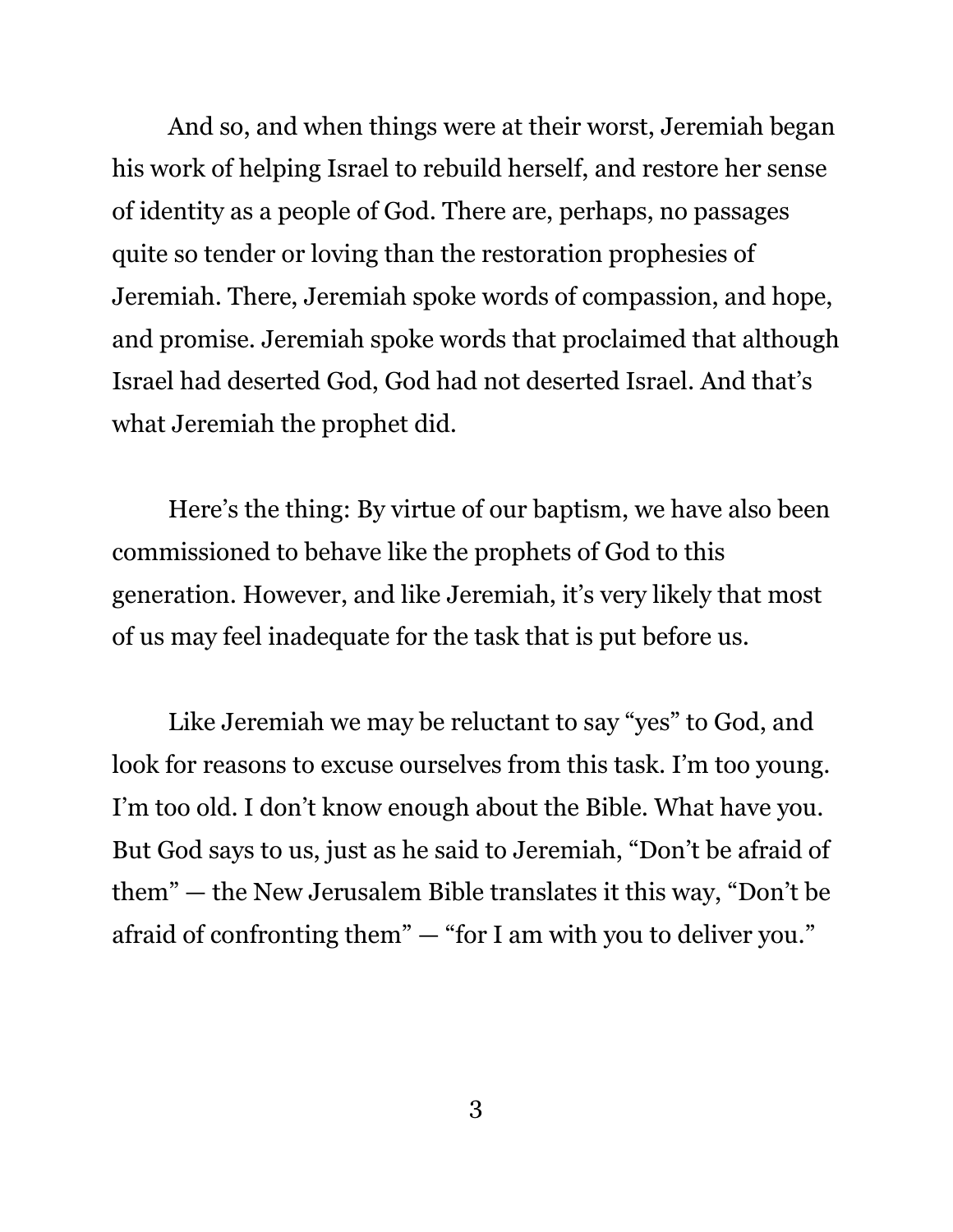You see, if we are willing to put forth the time and effort, God can enable us to behave like his prophets. To say "yes" to our commission is to place our trust in someone other than ourselves, and that is not the easiest thing to do.

However, we are called to this ministry, and our decision is vitally important. It's impossible to guess what would have happened if Jeremiah had said "no" to God. But we do know that immeasurable good resulted from his willingness to trust God, and from his willingness to take that risk.

So, what does it mean to behave like a prophet? Sometimes it may mean that we will have to risk confronting people with their harmful or destructive behavior. This means that we have to be certain of where we stand, and be certain that where we stand is correct.

It means also having enough courage to stand up and speak out for what you know is right, and good, and just. And that's not an easy task if, like me, you don't like being the heavy once in a while.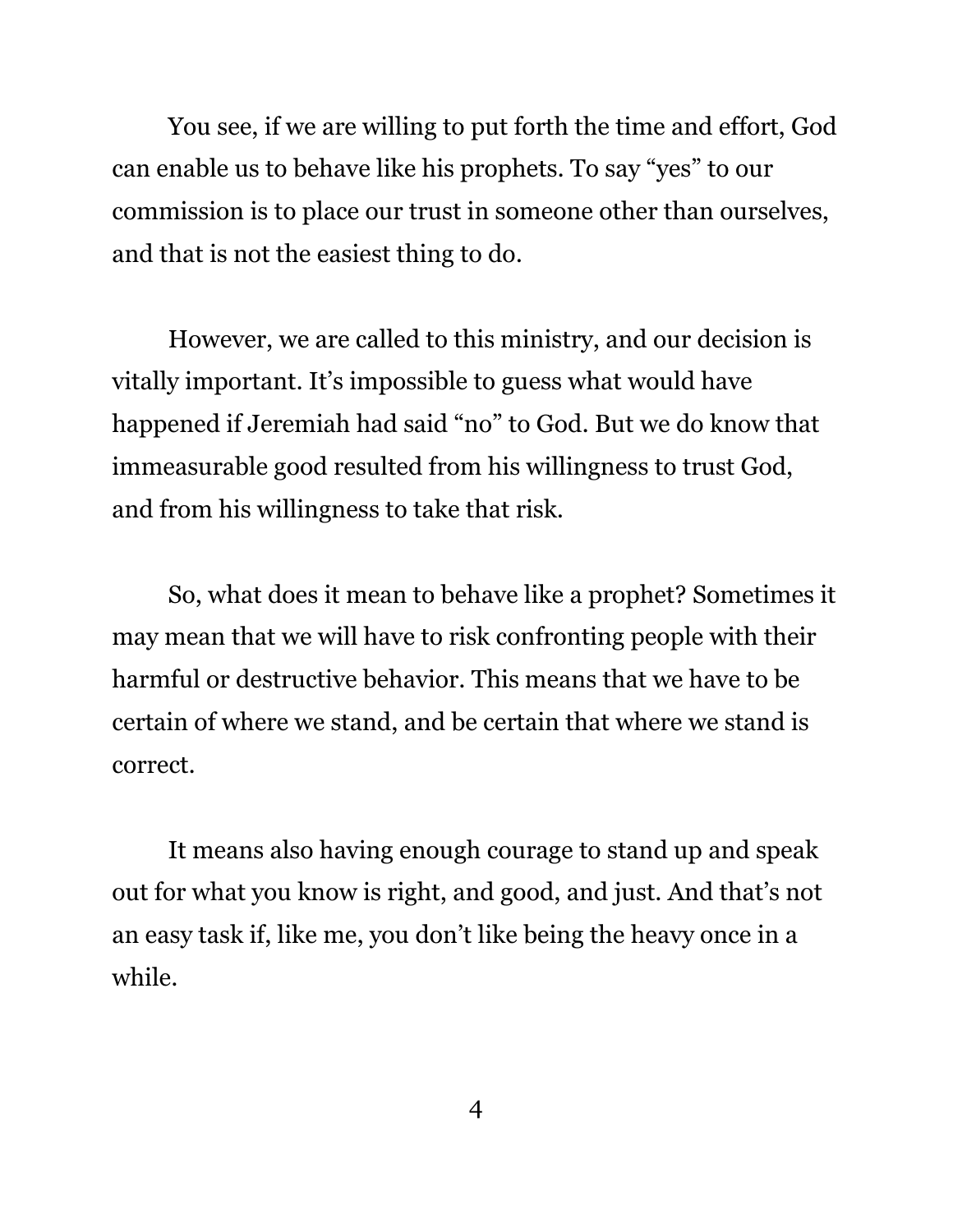However, behaving like a prophet also means that we are willing to be supportive and encouraging to those whose lives have come apart, for whatever reason. It means that we don't say to those whose decisions have ruined their lives, "Well, you've made your bed, now you have to sleep in it." This is not to say that we relieve them of the consequences of their actions, but rather that we are willing to help them learn from their mistakes, and help them to begin rebuilding their lives.

And, finally, behaving like a prophet means that we are willing to help people realize God's promises for their lives; promises of peace and hope; promises of a new life and new possibilities; promises that our future can be better than our past and present.

Behaving like a prophet means taking a stand; it means being willing to take risks; it means possibly placing ourselves in uncomfortable positions. But as God promised to go with Jeremiah, he also promises to go with us. Let's not forget what God said to Jeremiah, "Do not be afraid of them, for I am with you to deliver you ... I have put my words in your mouth."